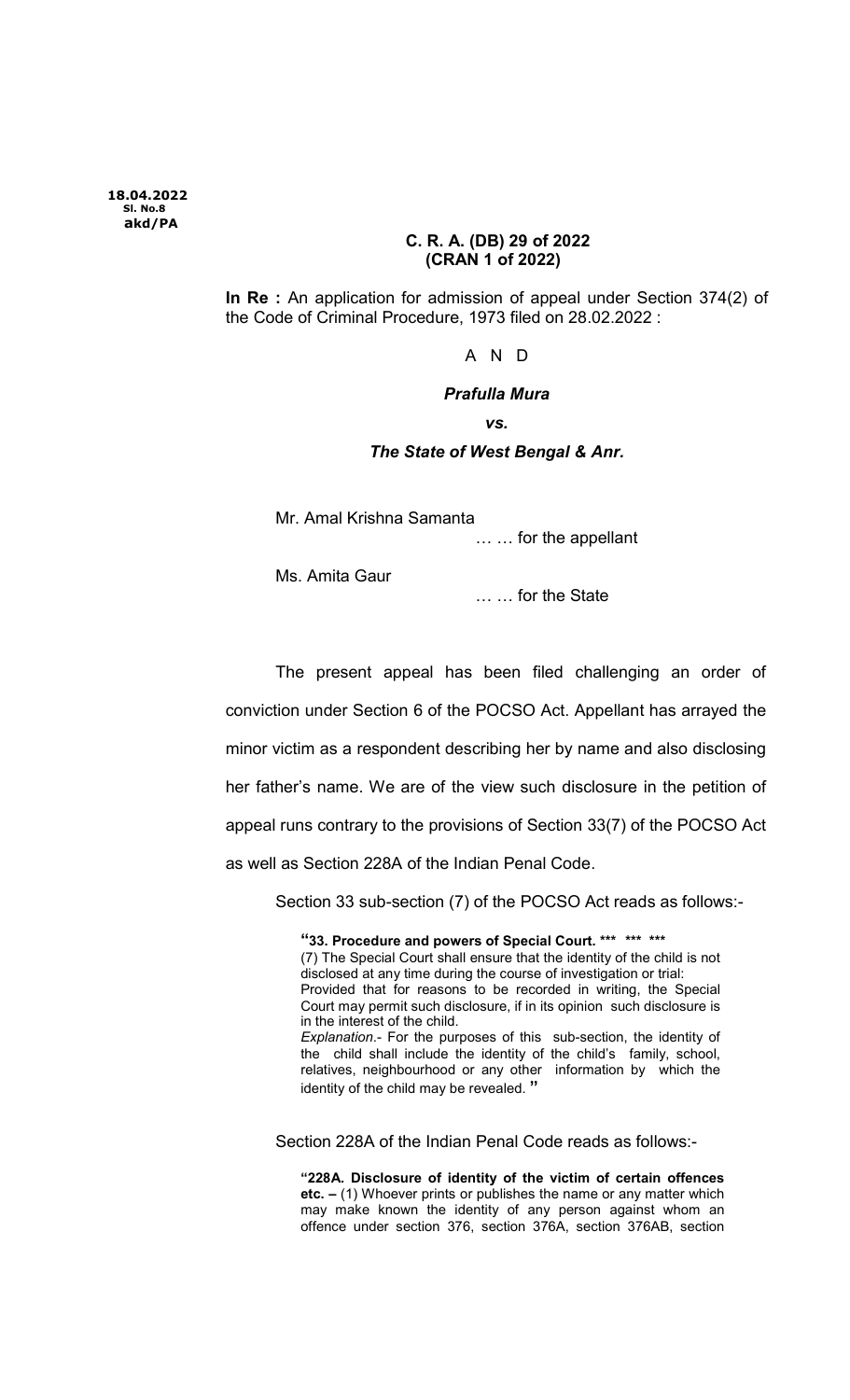376B, section 376C, section 376D, section 376DA, section 376DB or section 376E is alleged or found to have been committed (hereafter in this section referred to as the victim) shall be punished with imprisonment of either description for a term which may extend to two years and shall also be liable to fine.

(2) Nothing in sub-section (1) extends to any printing or publication of the name or any matter which may make known the identity of the victim if such printing or publication is –

- (a) by or under the order in writing of the officer-in-charge of the police station or the police officer making the investigation into such offence acting in good faith for the purposes of such investigation; or
- (b) by, or with the authorisation in writing of, the victim; or
- (c) where the victim is dead or minor or of unsound mind, by or with the authorisation in writing of, the next of kin of the victim:

Provided that no such authorisation shall be given by the next of kin to anybody other than the chairman or the secretary, by whatever name called, of any recognised welfare institution or organisation.

Explanation. – For the purposes of this sub-section, "recognised welfare institution or organisation" means a social welfare institution or organisation recognised in this behalf by the Central or State Government.

(3) Whoever prints or publishes any matter in relation to any proceeding before a court with respect to an offence referred to in sub-section (1) without the previous permission of such Court shall be punished with imprisonment of either description for a term which may extend to two years and shall also be liable to fine.

Explanation. – The printing or publication of the judgment of any High Court or the Supreme Court does not amount to an offence within the meaning of this section."

Interpreting the aforesaid sections, the Apex Court in **Nipun Saxena vs. Union of India<sup>1</sup>** observed the identity of the victim when she is an appellant in case of acquittal is not required to be disclosed. Procedure of filing appeal without disclosure of identity was succinctly stated as follows:-

> "28. Before parting with this aspect, we would like to deal with a situation not envisaged by the law-makers. As we have held above, Section 228-A IPC imposes a clear-cut bar on the name or identity of the victim being disclosed. What happens if the accused is acquitted and the victim of the offence wants to file an appeal under Section 372 CrPC? Is she bound to disclose her name in the memo of appeal? We are clearly of the view that such a victim can move an application to the court praying that she may be permitted to file a petition under a pseudonymous name e.g. 'X' or 'Y' or any other such coded identity that she may choose. However, she may not be permitted to give some other name which may indirectly harm another person. There may be certain documents in which her name will have to be disclosed e.g. the power of attorney and affidavit(s) which may

 $\overline{a}$  $(2019)$  2 SCC 703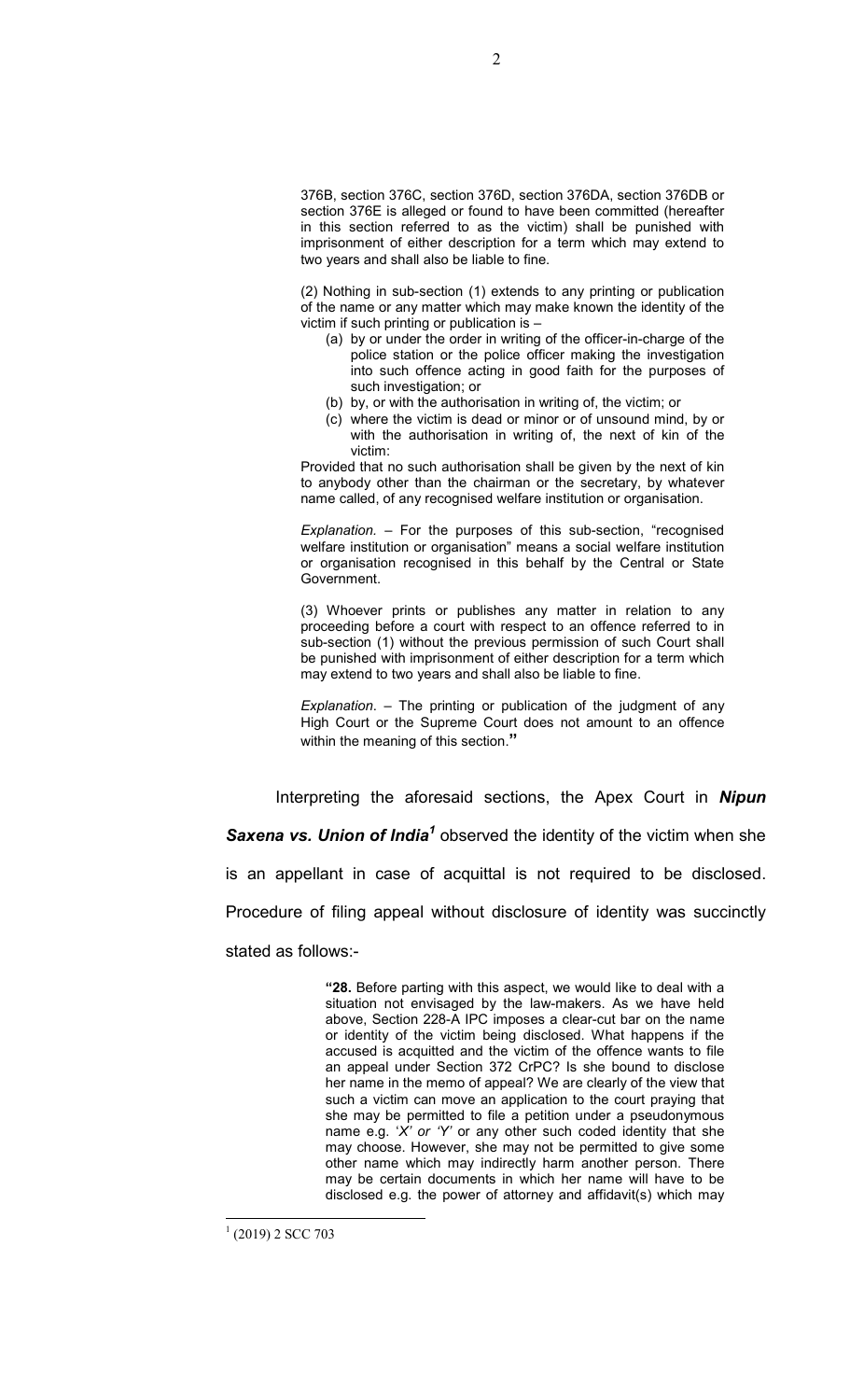have to be filed as per the Rules of the Court. The Court should normally allow such applicant to file the petition/appeal in a pseudonymous name. Where a victim files an appeal we direct that such victim can file such an appeal by showing her name as 'X' or 'Y' along with an application for non-disclosure of the name of the victim. In a sealed envelope to be filed with the appeal she can enclose the document(s), in which she can reveal her identity as required by the Rules of the appellate court. The Court can verify the details but in the material which is placed in the public domain the name of the victim shall not be disclosed. Such an application should be heard by the Court in chambers and the name should not be reflected even in the cause list till such matter is decided. Any documents disclosing the name and identity of the victim should not be in the public domain."

We are of the view similar restrictions with regard to disclosure of

identity of the victim ought to be followed in an appeal preferred against conviction where the victim is made a respondent.

With regard to a minor victim the Court further observed Clause (c) of sub-section (2) of section 228A of the Indian Penal Code shall not apply and disclosure of identity can only be made by the Court in the interest of the child. The Bench finally directed as follows:-

> "50.1. No person can print or publish in print, electronic, social media, etc. the name of the victim or even in a remote manner disclose any facts which can lead to the victim being identified and which should make her identity known to the public at large.

> 50.2. In cases where the victim is dead or of unsound mind the name of the victim or her identity should not be disclosed even under the authorisation of the next of kin, unless circumstances justifying the disclosure of her identity exist, which shall be decided by the competent authority, which at present is the Sessions Judge.

> 50.3. FIRs relating to offences under Sections 376, 376-A, 376-AB, 376-B, 376-C, 376-D, 376-DA, 376-DB or 376-E IPC and the offences under POCSO shall not be put in the public domain.

> 50.4. In case a victim files an appeal under Section 372 CrPC, it is not necessary for the victim to disclose his/her identity and the appeal shall be dealt with in the manner laid down by law.

> 50.5. The police officials should keep all the documents in which the name of the victim is disclosed, as far as possible, in a sealed cover and replace these documents by identical documents in which the name of the victim is removed in all records which may be scrutinised in the public domain.

> 50.6. All the authorities to which the name of the victim is disclosed by the investigating agency or the court are also duty-bound to keep the name and identity of the victim secret and not disclose it in any manner except in the report which should only be sent in a sealed cover to the investigating agency or the court.

> 50.7. An application by the next of kin to authorise disclosure of identity of a dead victim or of a victim of unsound mind under Section 228-A(2)(c) IPC should be made only to the Sessions Judge concerned until the Government acts under Section 228-A(1)(c) and lays down criteria as per our directions for identifying such social welfare institutions or organisations.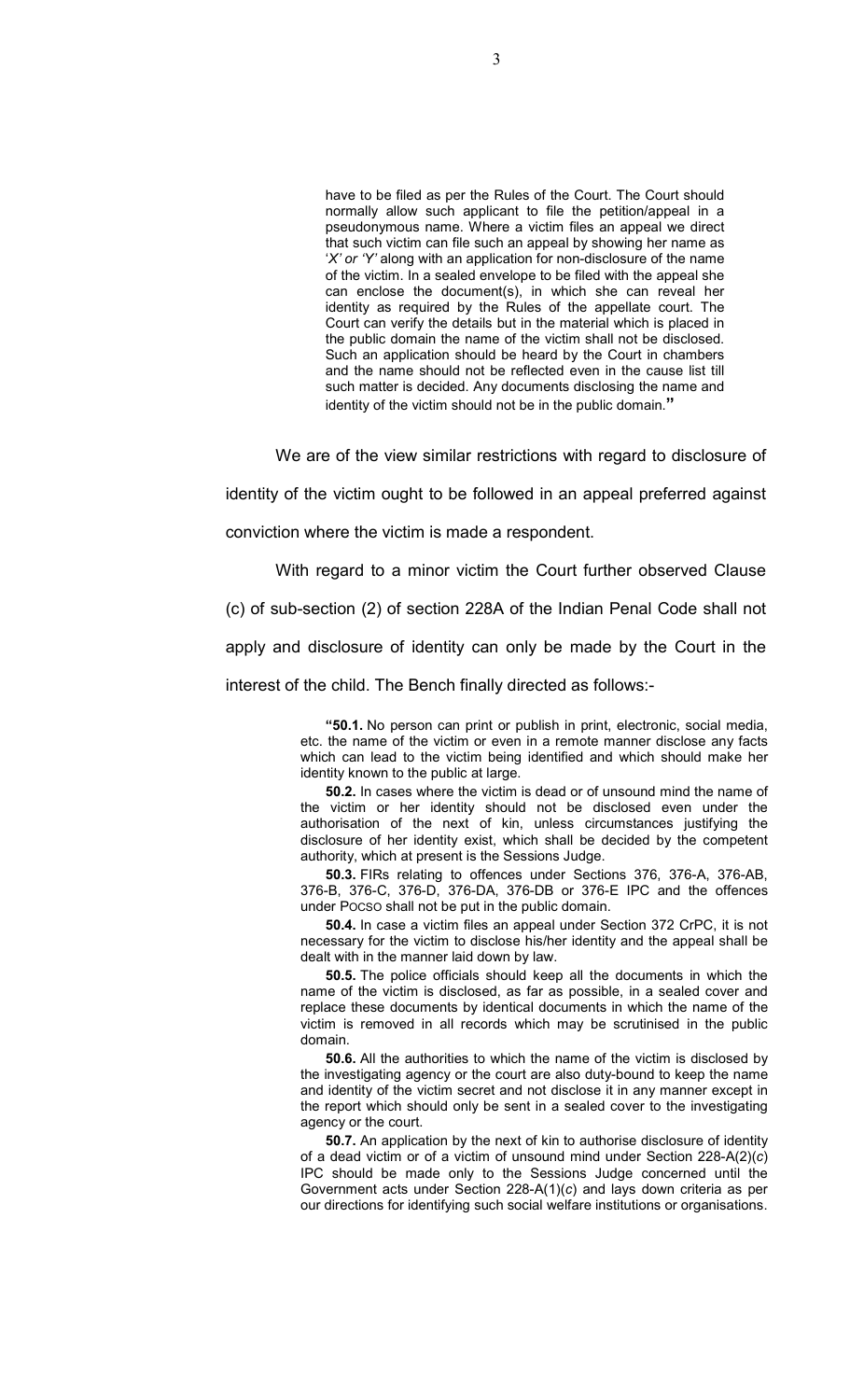50.8. In case of minor victims under POCSO, disclosure of their identity can only be permitted by the Special Court, if such disclosure is in the interest of the child.

50.9. All the States/Union Territories are requested to set up at least one "One-Stop Centre" in every district within one year from today."

It may not be out of place to mention that in **Bijoy**  $@$  **Guddu Das** 

Vs. The State of West Bengal<sup>2</sup> similar directions with regard to nondisclosure of identity of a minor victim under POCSO Act had been given. Relevant directions are set out 1as follows:-

> "40. \*\*\* \*\*\* \*\*\* \*\*\* \*\*\* \*\*\*

5. The investigating agency shall not disclose the identity of the victim in any media and shall ensure that such identity is not disclosed in any manner whatsoever except the express permission of the Special Court in the interest of justice. Any person including a police officer committing breach of the aforesaid requirement of law shall be prosecuted in terms of section 23(4) of the said Act. \*\*\* \*\*\* \*\*\*

8. The identity of the victim particularly his/her name, parentage, address or any other particulars that may reveal such identity shall not be disclosed in the judgment delivered by the Special Court unless such disclosure of identity is in the interest of the child."

In order to avoid illegal publication of identity and other particulars of victim of offences under sections 376, 376A, 376AB, 376B, 376C, 376D, 376DA, 376DB, 376E of the Indian Penal Code as well as minor victims in the pleadings and/or documents filed before this Court, necessary amendments are required to be made to the rules of this Court.

Accordingly, we direct Registrar General to place the matter before the Rule Committee of this Court for considering the issue of amendments of the rules of the Court so that the identity of victims of sexual offences including minor victims under POCSO Act are not disclosed in the pleadings and other records of the Court.

Till such amendments are made to the aforesaid rules, this Court considers it prudent to issue the following directions:-

 2 2017 SCC OnLine Cal 417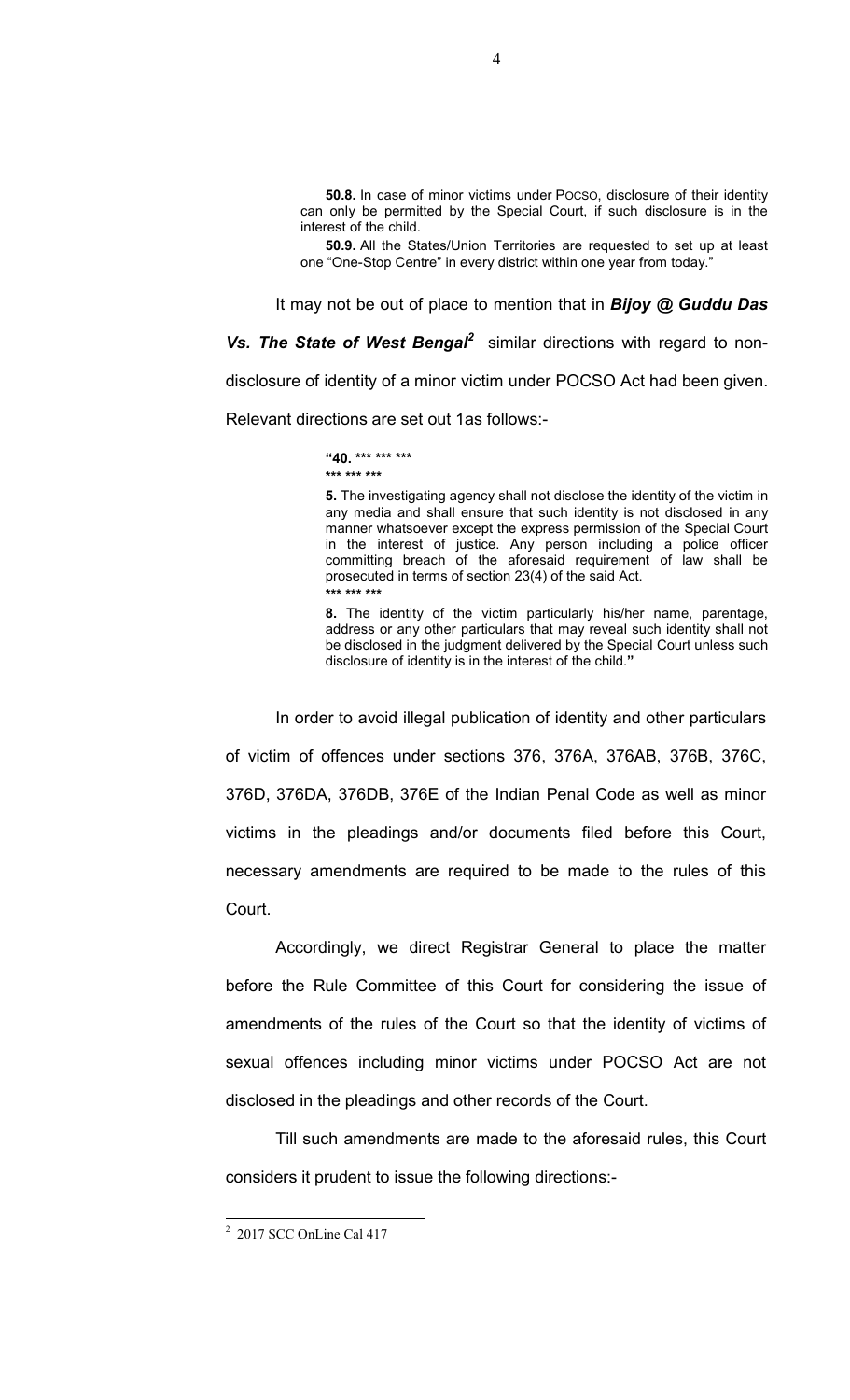## Practice directions pertaining to non-disclosure of identity of victims of sexual offences and offences under POCSO Act:-

- (a) No pleading in any proceeding pertaining to offences under sections 376, 376A, 376AB, 376B, 376C, 376D, 376DA, 376DB, 376E of the Indian Penal Code as well as offences under POCSO Act filed before this Court shall disclose the identity of the victim, that is, the victim's name, parentage, address or any other particulars relating to her identity;
- (b) Vakalatnama executed by the victim disclosing her identity shall be filed in a sealed cover;
- (c) Affidavit sworn by the victim in the proceeding which by law requires disclosure of her identity shall be kept in a sealed cover. Redacted copy of the affidavit must also be filed which shall be kept as a part of the public records;
- (d) Redacted copies of pleadings/ affidavits, documents and/or annexures shall be served upon the parties to the proceedings unless otherwise directed by the Court;
- (e) All documents/ annexures filed in the proceedings disclosing identity of the victim shall be kept in sealed cover and wherever possible redacted copies shall be filed and kept as a part of the public records of the Court;
- (f) Inspection of the documents/ annexures filed in the proceedings disclosing identity of the victim and kept in sealed cover shall be given only with the permission of the Court;
- (g) A declaration shall be made in the body of the petition stating the identity of the victim, as aforesaid, has not been disclosed;
- (h) In the event disclosure is made, declaration shall be made stating that the same has been made as per the authorisation in writing of the victim or in the event the victim is dead or minor or of unsound mind, by, or with the authorisation in writing of the next of kin of the victim as per sub-section (2) of Section 228A of the Indian Penal Code;
- (i) In case of a minor no disclosure of the identity of the victim shall be made without the permission of the Court and only in the interest of the victim;